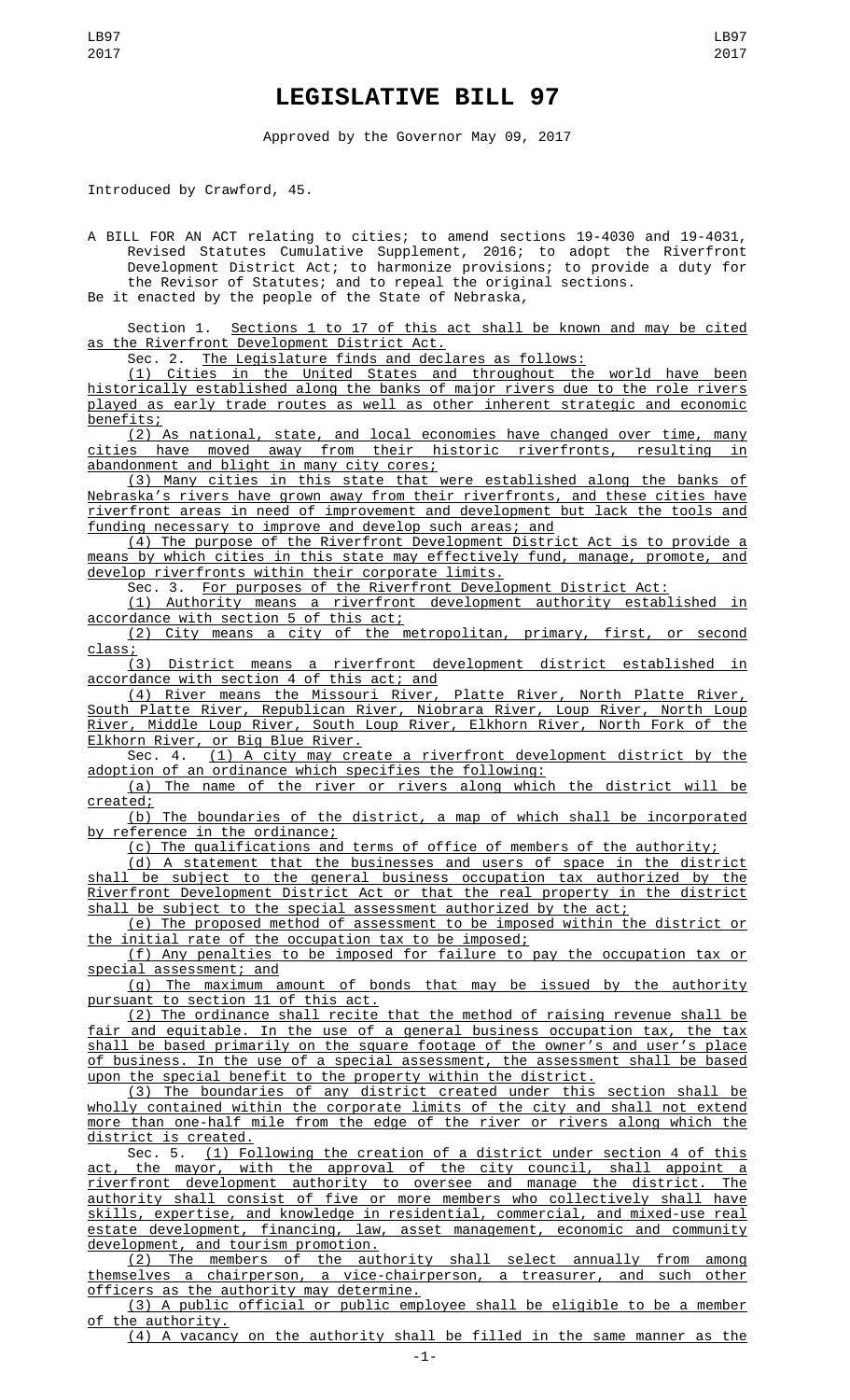(5) Members of the authority shall serve without compensation.

(6) The authority shall meet in regular session according to a schedule adopted by the authority and shall also meet in special session as convened by the chairperson or upon written notice signed by a majority of the members.

(7) Two or more cities which have a contiguous riverfront along the same river may enter into an agreement pursuant to the Interlocal Cooperation Act to create a single authority to jointly oversee and manage the districts created in such cities. An agreement entered into under this subsection shall contain the information required by section 4 of this act.

(8) An authority which oversees and manages a district bordering another state may enter into an agreement pursuant to the Interlocal Cooperation Act with a political subdivision, public agency, or quasi-public agency in such other state to jointly oversee and manage the district and any similar district or districts in such other state.

(9) Each authority created pursuant to the Riverfront Development District Act shall be deemed to be a public corporation acting in a governmental capacity and a political subdivision of the state and shall have permanent and perpetual duration until terminated and dissolved in accordance with section 17 this act.

Sec. 6. (1) Except as provided in subsection (2) of this section, an authority shall have the following powers:

(a) To adopt, amend, and repeal bylaws for the regulation of its affairs and the conduct of its business;

(b) To sue and be sued in its own name and plead and be impleaded in all civil actions;

(c) To procure insurance or guarantees from the state or federal government of the payments of any debts or parts thereof incurred by the authority and to pay premiums in connection therewith;

(d) To invest money of the authority in instruments, obligations, securities, or property determined proper by the authority and name and use depositories for its money;

(e) To enter into contracts and other instruments necessary, incidental, or convenient to the performance of its duties and the exercise of its powers, including, but not limited to, agreements under the Interlocal Cooperation Act for the joint exercise of powers under the Riverfront Development District Act;<br>(f) To create and implement plans for improvements and redevelopment

(f) To create and implement plans for improvements within the boundaries of the district in conjunction with the city or other public or private entities;

(g) To develop, manage, and coordinate public activities and events taking place within the boundaries of the district;

(h) To acquire, construct, maintain, and operate public offstreet parking facilities for the benefit of the district;

(i) To improve any public place or facility within the boundaries of the district, including landscaping, physical improvements for decoration or security purposes, and plantings;

(j) To construct or install pedestrian shopping malls or plazas, sidewalks or moving sidewalks, parks, meeting and display facilities, bus stop shelters, lighting, benches or other seating furniture, sculptures, trash receptacles, shelters, fountains, skywalks, pedestrian and vehicular overpasses and underpasses, and any other useful or necessary public improvements within the boundaries of the district;

(k) To construct, install, and maintain boardwalks, barges, docks, and wharves;

(l) To lease, acquire, construct, reconstruct, extend, maintain, or repair parking lots or parking garages, both above and below ground, or other facilities for the parking of vehicles within the boundaries of the district;

(m) To maintain, repair, and reconstruct any improvements or facilities authorized in the Riverfront Development District Act;

(n) To enforce parking regulations and the provision of security within the boundaries of the district;

(o) To employ such agents and employees, permanent or temporary, as necessary;

(p) To fix, charge, and collect fees and charges for services provided by the authority;<br>(g) To fix,

charge, and collect rents and leasehold payments for the use of real property of the authority;

(r) To grant or acquire a license, easement, lease, as lessor or as lessee, or option with respect to real property of the authority;

(s) To make recommendations to the city as to the use of any occupation tax funds collected under section 12 of this act or any special assessment funds collected under section 13 of this act;

(t) To administer the use of occupation tax funds or special assessment funds if directed by the mayor and city council; and

(u) To do all other things necessary or convenient to achieve the objectives and purposes of the authority.

(2) The city creating an authority may, by ordinance, limit the powers that may be exercised by such authority.

Sec. 7. <u>(1) An authority may acquire real property or interests in real</u><br>property by gift, devise, transfer, exchange, foreclosure, purchase, or property by gift, devise, transfer, exchange, foreclosure, purchase, or otherwise on terms and conditions and in a manner the authority considers otherwise on<br>proper.

An authority may accept transfers of real property or interests in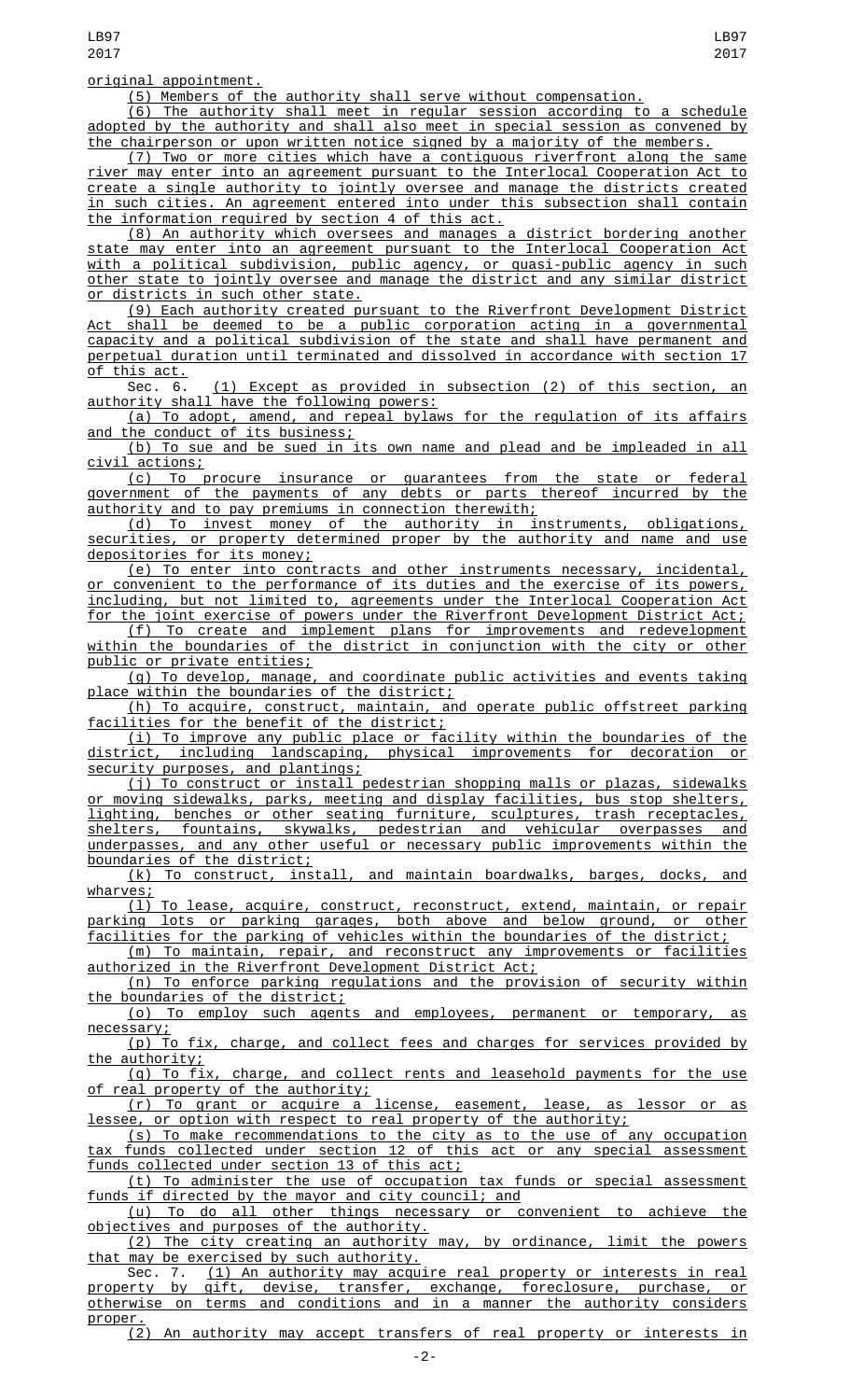real property from political subdivisions upon such terms and conditions as agreed to by the authority and the political subdivision.

(3) An authority may convey, exchange, sell, transfer, grant, release and demise, pledge, and hypothecate any and all interests in, upon, or to real property of the authority.

(4) An authority shall hold all property acquired in its own name and shall maintain all of its real property in accordance with the laws and ordinances of the jurisdiction in which the real property is located.

(5) An authority shall not own or hold real property located outside the boundaries of the district which it oversees and manages.

(6) An authority shall not rent or lease any of its real property for residential use.

Sec. 8. <u>The real property owned by an authority and the authority's</u> income and operations are exempt from all taxation by the state or any political subdivision thereof, except that purchases by an authority shall be subject to state and local sales and use taxes.

Sec. 9. (1) No member of an authority or employee of an authority shall acquire any interest, direct or indirect, in real property located within the boundaries of any district overseen and managed by the authority.

(2) No member of an authority or employee of an authority shall have any interest, direct or indirect, in any contract or proposed contract for materials or services to be furnished or used by the authority.

Sec. 10. An authority may receive funding through grants and loans from the city that created the authority, from other municipalities, from the state, from the federal government, and from other public and private sources.

Sec. 11. (1) An authority shall have the power to issue bonds for any of its corporate purposes, the principal and interest of which are payable from its revenue generally. Any of such bonds shall be secured by a pledge of any revenue of the authority or by a mortgage of any property owned by the authority.

(2) The bonds issued by an authority are hereby declared to have all the qualities of negotiable instruments under the Uniform Commercial Code.

(3) The bonds of an authority and the income therefrom shall at all times be exempt from all taxes imposed by the state or any political subdivision thereof.

(4) Bonds issued by an authority shall be authorized by resolution of the authority and shall be limited obligations of the authority. The principal and interest, costs of issuance, and other costs incidental thereto shall be payable by any revenue of the authority or by the disposition of any assets of the authority. Any refunding bonds issued shall be payable from any source described in this subsection or from the investment of any of the proceeds of the refunding bonds and shall not constitute an indebtedness or pledge of the general credit of any city within the meaning of any constitutional or statutory limitation of indebtedness and shall contain a recital to that effect. Bonds of the authority shall be issued in such form, shall be in such denominations, shall bear interest, shall mature in such manner, and shall be executed by one or more members of the authority as provided in the resolution authorizing the issuance thereof. Such bonds may be subject to redemption at the option of and in the manner determined by the authority in the resolution authorizing the issuance thereof.

(5) Bonds issued by the authority shall be issued, sold, and delivered in accordance with the terms and provisions of a resolution adopted by the authority. The authority may sell such bonds in such manner, either at public or private sale, and for such price as it may determine to be in the best interests of the authority. The resolution authorizing the issuance of bonds shall be published in a newspaper in or of general circulation within the city that created the authority.

(6) Neither the members of the authority nor any person executing the bonds shall be liable personally on any such bonds by reason of the issuance thereof. Such bonds or other obligations of an authority shall not be a debt of any city and shall so state on their face, and no city nor any revenue or any property of any city shall be liable for such bonds or other obligations except as provided in the Riverfront Development District Act.<br>Sec. 12. (1) A city may levy a general business

(1) A city may levy a general business occupation tax upon businesses and users of space within a district for the purpose of paying all or any part of the total costs and expenses of such district. Notice of a hearing on any such tax levied under the Riverfront Development District Act shall be given to the businesses and users of space of such district, and appeals may be taken, in the manner provided in section 14 of this act.

(2) Any occupation tax imposed pursuant to this section shall make a reasonable classification of businesses, users of space, or kinds of transactions for purposes of imposing such tax, except that no occupation tax shall be imposed on any transaction which is subject to tax under section 53-160, 66-489, 66-489.02, 66-4,140, 66-4,145, 66-4,146, 77-2602, or 77-4008 or which is exempt from tax under section 77-2704.24. The collection of a tax imposed pursuant to this section shall be made and enforced in such manner as the city council shall by ordinance determine to produce the required revenue. The city council may provide that failure to pay the tax imposed pursuant to this section shall constitute a violation of the ordinance and subject the violator to a fine or other punishment as provided by ordinance.

(3) If any part of a riverfront development district overlaps with a business improvement district in which a general business occupation tax is already being levied pursuant to section 19-4031, the city creating the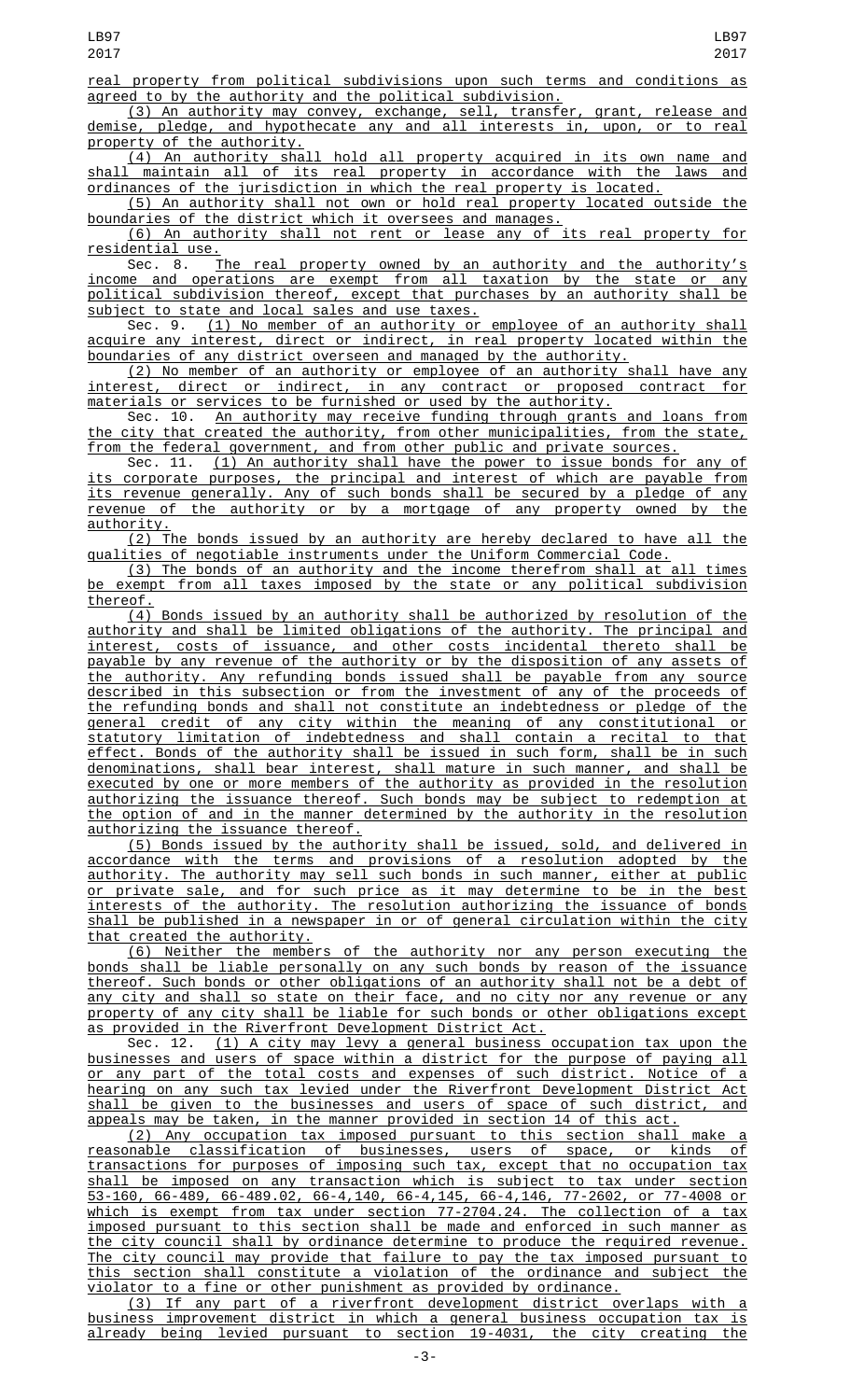riverfront development district shall not impose the riverfront development district's occupation tax within the overlapping area.<br>Sec. 13. (1) A city may levy a special assessmen

 $(1)$  A city may levy a special assessment against the real estate located in a district, to the extent of the special benefit thereto, for the purpose of paying all or any part of the total costs and expenses of such district. The amount of each special assessment shall be determined by the city council sitting as a board of equalization. Assessments shall be levied in accordance with the method of assessment proposed in the ordinance creating the district. If the city council finds that the proposed method of assessment does not provide a fair and equitable method of apportioning costs, then it may assess the costs under such method as the city council finds to be fair and equitable. Notice of a hearing on any such tax levied under the Riverfront Development District Act shall be given to the landowners in such district, and appeals may be taken, in the manner provided in section 14 of this act.

(2) All special assessments levied under the act shall be liens on the property and shall be certified for collection and collected in the same manner that special assessments for improvements in street improvement districts of the city are collected.

(3) If any part of a riverfront development district overlaps with a business improvement district in which a special assessment is already being levied pursuant to section 19-4030, the city creating the riverfront development district shall not impose the riverfront development district's special assessment within the overlapping area.

Sec. 14. (1) Notice of a hearing on any general business occupation tax to be levied under the Riverfront Development District Act shall be given to the businesses and users of space in such district by publication of a description of the businesses and users of space who will be subject to the occupation tax, the amount of the occupation tax proposed to be levied, and the general purpose for which such occupation tax is to be levied one time each week for three weeks in a newspaper in or of general circulation in the city.

(2) Notice of a hearing on any special assessments to be levied under the act shall be given to the landowners in such district by publication of the description of the land, the amount proposed to be assessed, and the general purpose for which such assessment is to be made one time each week for three weeks in a newspaper in or of general circulation in the city.

(3) Notice under this section shall provide the date, time, and place of hearing to hear any objections or protests by landowners in the district as to the amount of assessment made against their land or by businesses and users of space in the district as to the amount of occupation tax to be levied against them. A direct appeal to the district court of the county in which such city is located may be taken from the decision of the city council in the same manner and under like terms and conditions as appeals may be taken from the amount of special assessments levied in street improvement districts in such city as now provided by law.<br>Sec. 15.

If, subsequent to the levy of taxes or assessments, the use of any parcel of land shall change so that, had the new use existed at the time of making such levy, the assessment or levy on such parcel would have been higher than the levy or assessment actually made, an additional assessment or levy may be made on such parcel by the city council taking into consideration the new and changed use of the property. Reassessments or changes in the rate of levy of assessments or taxes may be made by the city council after notice and hearing as provided in section 14 of this act. The city council shall adopt a resolution of intention to change the rate of levy at least fifteen days prior to the hearing required for changes. The resolution shall specify the proposed change and shall give the time and place of the hearing. The levy of any additional assessment or tax shall not reduce or affect in any manner the assessments previously levied.

Sec. 16. (1) The authority shall cause minutes and a record to be kept of its proceedings. Meetings of the authority shall be subject to the Open Meetings Act.

(2) All of an authority's records and documents shall be considered public records for purposes of sections 84-712 to 84-712.09.

(3) The authority shall provide quarterly reports to the city that created authority on the authority's activities pursuant to the Riverfront Development District Act. The authority shall also provide an annual report to the city that created the authority and to the Urban Affairs Committee of the Legislature by January 31 of each year summarizing the authority's activities for the prior calendar year. The report submitted to the committee shall be submitted electronically.

Sec. 17. (1) A district or an authority may be dissolved sixty calendar days after a resolution of dissolution is approved by the city council of the city that created the district or authority. Notice of consideration of a resolution of dissolution shall be given by publishing such notice in a newspaper in or of general circulation within the city that created the district or authority. Such notice shall also be sent by certified mail to the trustee of any outstanding bonds of the authority.

(2) Upon dissolution of an authority, all real property, personal property, and other assets of the authority shall become the assets of the city that created the authority.

(3) Upon dissolution of a district, any proceeds of the occupation tax or the special assessment relating to such district shall be subject to disposition as the city council shall determine.

Sec. 18. Section 19-4030, Revised Statutes Cumulative Supplement, 2016, is